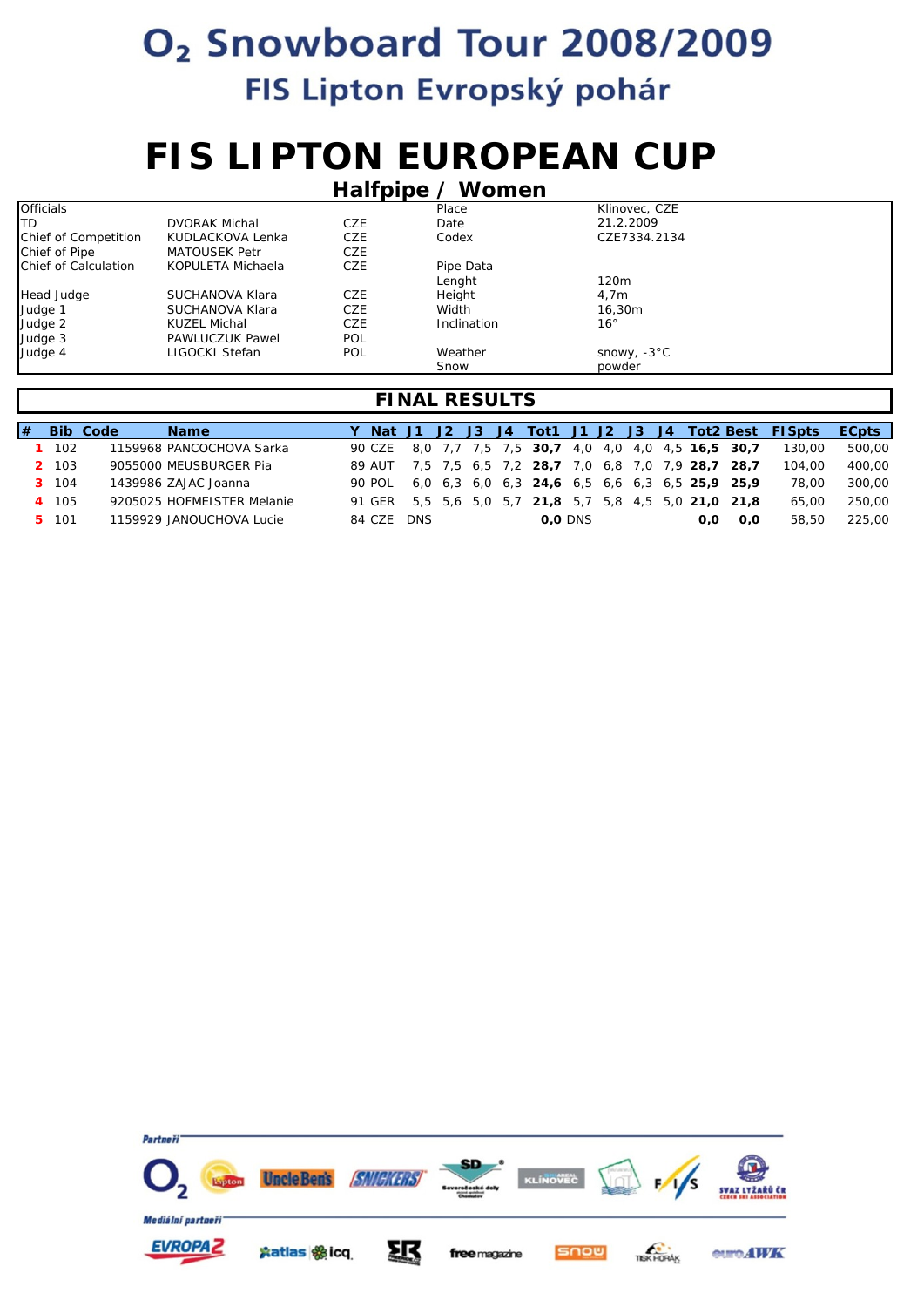# **FIS LIPTON EUROPEAN CUP**

|                      | Halfpipe $\angle$ Men  |            |             |                       |  |  |  |  |  |  |  |  |  |
|----------------------|------------------------|------------|-------------|-----------------------|--|--|--|--|--|--|--|--|--|
| <b>Officials</b>     |                        |            | Place       | Klinovec, CZE         |  |  |  |  |  |  |  |  |  |
| ITD.                 | <b>DVORAK Michal</b>   | CZE        | Date        | 21.2.2009             |  |  |  |  |  |  |  |  |  |
| Chief of Competition | KUDLACKOVA Lenka       | CZE        | Codex       | CZE7335.2134          |  |  |  |  |  |  |  |  |  |
| Chief of Pipe        | MATOUSEK Petr          | CZE        |             |                       |  |  |  |  |  |  |  |  |  |
| Chief of Calculation | KOPULETA Michaela      | CZE        | Pipe Data   |                       |  |  |  |  |  |  |  |  |  |
|                      |                        |            | Lenght      | 120 <sub>m</sub>      |  |  |  |  |  |  |  |  |  |
| Head Judge           | SUCHANOVA Klara        | CZE        | Height      | 4.7 <sub>m</sub>      |  |  |  |  |  |  |  |  |  |
| Judge 1              | SUCHANOVA Klara        | CZE        | Width       | 16.30m                |  |  |  |  |  |  |  |  |  |
| Judge 2              | KUZEL Michal           | CZE        | Inclination | $16^{\circ}$          |  |  |  |  |  |  |  |  |  |
| Judge 3              | <b>PAWLUCZUK Pawel</b> | <b>POL</b> |             |                       |  |  |  |  |  |  |  |  |  |
| Judge 4              | LIGOCKI Stefan         | <b>POL</b> | Weather     | snowy, $-3^{\circ}$ C |  |  |  |  |  |  |  |  |  |
|                      |                        |            | Snow        | powder                |  |  |  |  |  |  |  |  |  |

| #                | <b>Bib</b>   | Code | <b>Name</b>                     | Y Nat         | J1            | J2              | J3  | J <sub>4</sub>  | Tot1                                           | $J1$ $J2$ |     | J3                  | J <sub>4</sub> |                               | <b>Tot2 Best</b>               | <b>FISpts</b> | <b>ECpts</b> |
|------------------|--------------|------|---------------------------------|---------------|---------------|-----------------|-----|-----------------|------------------------------------------------|-----------|-----|---------------------|----------------|-------------------------------|--------------------------------|---------------|--------------|
| 1                | 16           |      | 1404963 AALDERINK Tobias        | <b>86 NED</b> |               |                 |     |                 | 8,5 8,2 8,3 8,9 33,9 9,0 8,8 9,0 9,5 36,3 36,3 |           |     |                     |                |                               |                                | 50,000        | 500,00       |
| $\overline{2}$   | 7            |      | 9430055 WOJTYLA Wojciech        | 91 POL        | 6.0           | 6.5             |     | $6.4\quad 6.5$  |                                                |           |     |                     |                |                               | 25,4 8,4 8,3 8,2 8,8 33,7 33,7 | 40,000        | 400,00       |
| 3                | $\mathbf{1}$ |      | 1404988 DONGEN, VAN Bjoern      | <b>89 NED</b> | 2.0           | 2.3             | 2.1 | 2.0             |                                                | $8,4$ 8.0 | 8,1 |                     |                |                               | 8,0 8,5 32,6 32,6              | 30,000        | 300,00       |
| $\boldsymbol{4}$ | 15           |      | 9150011 NOVAK Matej             | 88 CZE        |               | 7.5 7.2 7.6 7.9 |     |                 |                                                |           |     |                     |                |                               | 30,2 7,0 7,0 7,2 7,0 28,2 30,2 | 25,000        | 250,00       |
| 5                | 28           |      | 9050179 SCHATTSCHNEIDER Clemens | <b>92 AUT</b> | 6.5           | 6.9             |     | $6.8\quad 6.7$  |                                                |           |     |                     |                | 26,9 6,3 6,1 6,0 5,6 24,0     | 26.9                           | 22,500        | 225,00       |
| 6                | 5            |      | 9200035 GSCHAIDER Maximilian    | <b>91 GER</b> |               | $5.0\quad 5.3$  | 5.5 | 5.7             | <b>21.5</b> 5.7 5.5 5.9                        |           |     |                     |                | $6,0$ 23,1                    | 23.1                           | 20,000        | 200,00       |
| $\overline{7}$   | 2            |      | 9050115 HAEMMERLE Alessandro    | <b>93 AUT</b> | 5,5           | 5.1             | 5.3 | 5,5             | $21,4$ 4,6                                     |           |     |                     |                | 4,7 5,0 4,7 19,0              | 21.4                           | 18,000        | 180,00       |
| 8                | 21           |      | 9200066 HAUBNER Paul Toon       | 88 GER        | 4.8           | 4.6             | 4.3 | 4,5             | <b>18,2</b> 5,1 5,2 5,4                        |           |     |                     |                | $5.6$ 21.3                    | 21.3                           | 16,000        | 160,00       |
| 9                | 17           |      | 9430052 GRYZLO Piotr            | 92 POL        | 3.5           | 3.3             |     | $3,5$ $3,7$     | 14,04,7                                        |           |     | $5,0$ 4,5           |                |                               | 5,4 19,6 19,6                  | 14,500        | 145,00       |
| 10               | 20           |      | 9050149 KRAINER Adrian          | 92 AUT        | 4.5           | 4.8             | 4.9 | 4,3             | $18,5$ 4,4                                     |           |     | $4,2$ 3,1           |                | $3,6$ 15,3                    | 18.5                           | 13,000        | 130,00       |
| 11               | 30           |      | 9050110 WEISSENBACHER Mathias   | <b>92 AUT</b> | 4,0           | 4.3             | 4,1 | 5,0             | $17,4$ 4,3                                     |           |     |                     |                |                               | 4,8 4,6 4,2 17,9 17,9          | 12,000        | 120,00       |
| 12               | 9            |      | 9200087 CINCA Patrick           | <b>90 GER</b> | 3.0           | 3.5             | 3,9 | 3,5             | 13,92,9                                        |           |     |                     |                | $3,4$ $3,6$ $3,2$ <b>13,1</b> | 13.9                           | 11,000        | 110,00       |
|                  |              |      |                                 |               |               |                 |     |                 |                                                |           |     |                     |                |                               |                                |               |              |
|                  |              |      | Not qualified for finals        |               |               |                 |     |                 |                                                |           |     |                     |                |                               |                                |               |              |
| 13               | 25           |      | 1664917 KACHURO Artur           | 91 BLR        |               |                 |     |                 | 4,3 4,7 3,2 3,7 15,9 5,4 5,1 5,7 5,3 21,5      |           |     |                     |                |                               | 21.5                           | 10,000        | 100,00       |
| 14               | 8            |      | 9400000 KLUIVERS Mike           | 91 NED        | 4,8           | 4,5             |     | $4,2$ $4,5$     | <b>18,0</b> 5,3 5,4 5,1                        |           |     |                     |                | $5.7$ 21.5                    | 21,5                           | 9,000         | 90,00        |
| 15               | 13           |      | 9400002 ENDE VAN DEN Mike       | 91 NED        | 3,5           | 4,2             |     | $4,0$ $4,3$     | 16,05,1                                        |           |     | 4,7 5,8             |                | 4,8 20,4                      | 20.4                           | 8,000         | 80,00        |
| 16               | 19           |      | 9400012 WONDERGEM Bas           | <b>92 NED</b> | 4,9           | 5,0             | 4,5 | 4,1             | 18,55,4                                        |           |     | 5,04,9              |                | $5,1$ 20,4                    | 20,4                           | 7,500         | 75,00        |
| 17               | 23           |      | 9050131 EGGER Matthias          | 92 AUT        | 4.7           | 4.3             | 4,2 | 4.1             | $17,3$ 5.1                                     |           |     | 4,8 4,7             |                | $4,2$ 18,8                    | 18.8                           | 7,000         | 70,00        |
| 18               | 31           |      | 9200100 BACHMANN Julian         | 93 GER        | 4.6           | 4.1             |     | $4.0 \quad 4.4$ | $17,1$ 3,4 3,7 3,1                             |           |     |                     |                | $2,9$ 13,1                    | 17.1                           | 6,500         | 65,00        |
| 19               | 33           |      | 9240017 SZIGETI Viktor          | 93 HUN        | 4, 4          | 3.7             | 3,2 | 4,2             | $15,5$ 4,5 4,5                                 |           |     | 3,5                 |                | $3.7$ 16.2                    | 16.2                           | 6,000         | 60,00        |
| 20               | 24           |      | 9050118 UNTERBERGER Jeremie     | <b>91 AUT</b> |               | $3.8 \quad 4.7$ |     | $3,6$ $3,8$     |                                                |           |     |                     |                |                               | 15,9 3,7 3,5 3,4 3,3 13,9 15,9 | 5,500         | 55,00        |
| 21               | 6            |      | 9200089 HOEPFEL Johannes        | <b>95 GER</b> | 2.5           | 2.8             | 3.7 |                 | $3,2$ <b>12,2</b> $3,8$ 4,0                    |           |     |                     |                | $3.6$ $3.5$ <b>14.9</b>       | 14.9                           | 5,000         | 50,00        |
| 22               | 11           |      | 1591964 KASPAR Jan              | <b>77 CZE</b> | 2.7           | 2,5             | 2,1 | 3,3             | $10,6$ 3,1 3,2 3,9                             |           |     |                     |                | $4,2$ 14,4                    | 14.4                           | 4,500         | 45,00        |
| 23               | 12           |      | 9400008 DOORNBOS Rutger         | <b>93 NED</b> | $2.2^{\circ}$ | 2.8             | 1.8 | 2.1             |                                                | 8,9,3,8   | 3,9 |                     |                | $3,2$ $3,5$ <b>14,4</b>       | 14.4                           | 4.000         | 40,00        |
| 24               | 14           |      | 9050079 KRALL Simon             | <b>90 AUT</b> |               | $3,2$ 4,6       | 3,1 | 3,0             | $13,9$ 1,0                                     |           |     | $0,6$ 1,0           | 1,1            | 3,7                           | 13,9                           | 3,500         | 35,00        |
| 25               | 34           |      | 1664915 ALFER Ivan              | 91 BLR        | 2.6           | 2.5             | 2,7 | 2,5             | $10,3$ 2.8                                     |           | 3,0 | 3,0                 |                | 3,2 12,0                      | 12,0                           | 3,000         | 30,00        |
| 26               | 22           |      | 9400014 OOIJEN, VAN Jacob       | <b>93 NED</b> | 1.6           | 1.5             | 1.5 | 1.6             |                                                | 6,2,2,5   | 2.3 | 2.0                 | 2.2            | 9.0                           | 9.0                            | 0.000         | 0,00         |
| 27               | 29           |      | 9430095 WAL Dawid               | 92 POL        |               | 2,0 2,0 1,9 2,2 |     |                 |                                                |           |     | 8,1 1,5 1,8 1,4 1,7 |                | 6,4                           | 8,1                            | 0,000         | 0,00         |

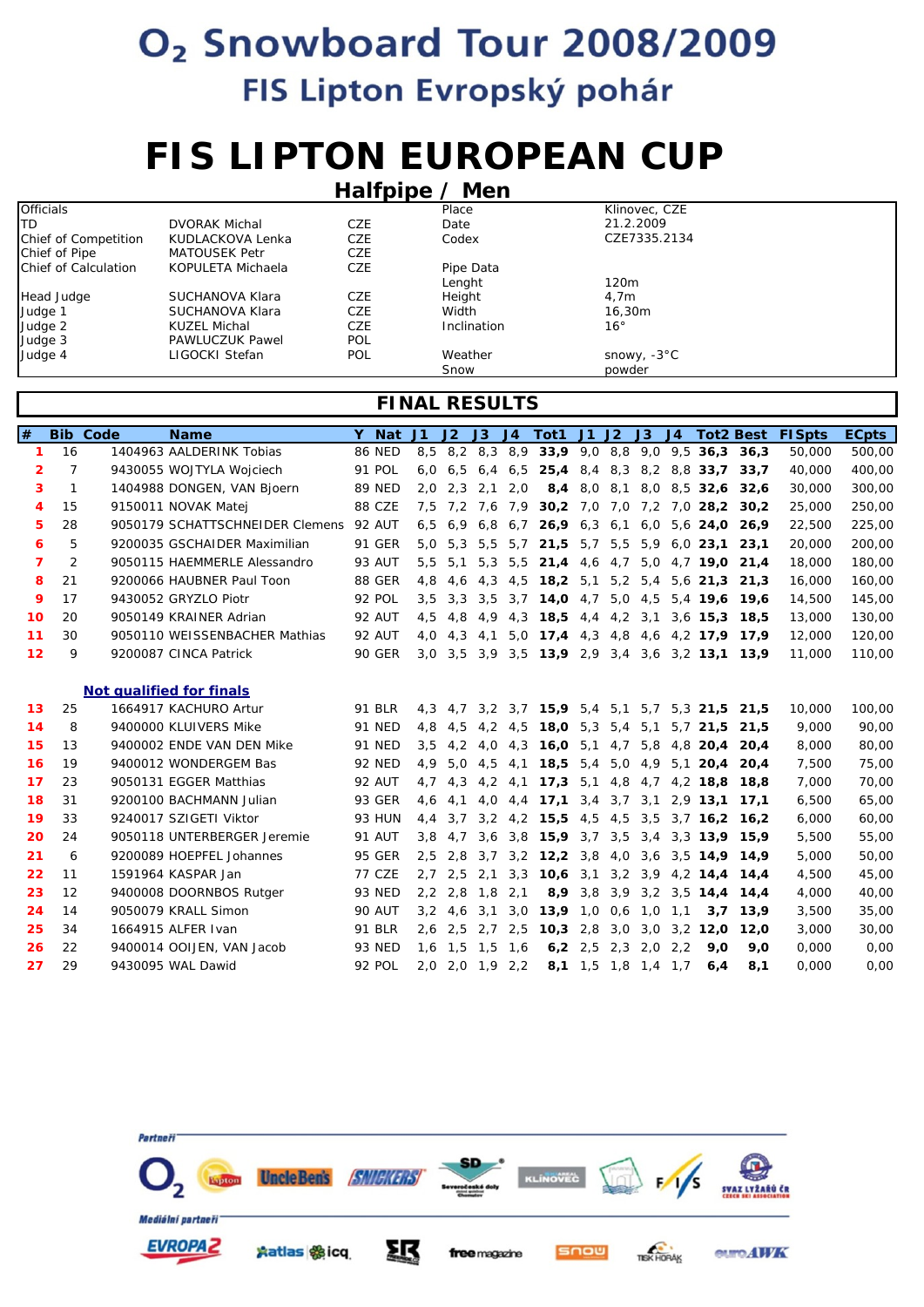# **FIS LIPTON EUROPEAN CUP**

|                      | Halfpipe / Women       |            |             |                       |  |  |  |  |  |  |  |  |  |
|----------------------|------------------------|------------|-------------|-----------------------|--|--|--|--|--|--|--|--|--|
| <b>Officials</b>     |                        |            | Place       | Klinovec, CZE         |  |  |  |  |  |  |  |  |  |
| ITD.                 | <b>DVORAK Michal</b>   | CZE        | Date        | 22.2.2009             |  |  |  |  |  |  |  |  |  |
| Chief of Competition | KUDLACKOVA Lenka       | CZE        | Codex       | CZE7336.2134          |  |  |  |  |  |  |  |  |  |
| Chief of Pipe        | <b>MATOUSEK Petr</b>   | CZE        |             |                       |  |  |  |  |  |  |  |  |  |
| Chief of Calculation | KOPULETA Michaela      | <b>CZE</b> | Pipe Data   |                       |  |  |  |  |  |  |  |  |  |
|                      |                        |            | Lenght      | 120 <sub>m</sub>      |  |  |  |  |  |  |  |  |  |
| Head Judge           | SUCHANOVA Klara        | CZE        | Height      | 4.7 <sub>m</sub>      |  |  |  |  |  |  |  |  |  |
| Judge 1              | SUCHANOVA Klara        | <b>CZE</b> | Width       | 16,30m                |  |  |  |  |  |  |  |  |  |
| Judge 2              | KUZEL Michal           | CZE        | Inclination | $16^{\circ}$          |  |  |  |  |  |  |  |  |  |
| Judge 3              | <b>PAWLUCZUK Pawel</b> | POL        |             |                       |  |  |  |  |  |  |  |  |  |
| Judge 4              | LIGOCKI Stefan         | <b>POL</b> | Weather     | snowy, $-3^{\circ}$ C |  |  |  |  |  |  |  |  |  |
|                      |                        |            | Snow        | powder                |  |  |  |  |  |  |  |  |  |

|           | $#$ Bib Code | <b>Name</b>                |          |  |  |                                                      |  |  |  | Y Nat J1 J2 J3 J4 Tot1 J1 J2 J3 J4 Tot2 Best FISpts ECpts    |        |
|-----------|--------------|----------------------------|----------|--|--|------------------------------------------------------|--|--|--|--------------------------------------------------------------|--------|
| $1 \t102$ |              | 1159968 PANCOCHOVA Sarka   |          |  |  |                                                      |  |  |  | 90 CZE 7,2 7,2 7,5 7,4 29,3 8,0 8,1 8,2 8,0 32,3 32,3 130,00 | 500,00 |
| 2 103     |              | 9055000 MEUSBURGER Pia     |          |  |  | 89 AUT 7,5 7,7 7,8 7,6 30,6 1,0 1,5 0,9 1,0 4,4 30,6 |  |  |  | 104.00                                                       | 400,00 |
| 3 111     |              | 1439986 ZAJAC Joanna       | 90. POL  |  |  | 7.0 7.1 7.2 7.3 28.6 7.3 7.4 7.3 7.5 29.5 29.5       |  |  |  | 78.00                                                        | 300.00 |
| 4 104     |              | 9205025 HOFMEISTER Melanie | 91 GER 1 |  |  | 6.0 6.5 6.2 7.0 25.7 5.1 5.5 4.2 5.0 19.8 25.7       |  |  |  | 65.00                                                        | 250,00 |
| 5 105     |              | 1159929 JANOUCHOVA Lucie   | 84 CZE   |  |  | $5,0$ 5,2 5,0 6,0 21,2 5,2 5,4 5,5 5,2 21,3 21,3     |  |  |  | 58,50                                                        | 225,00 |